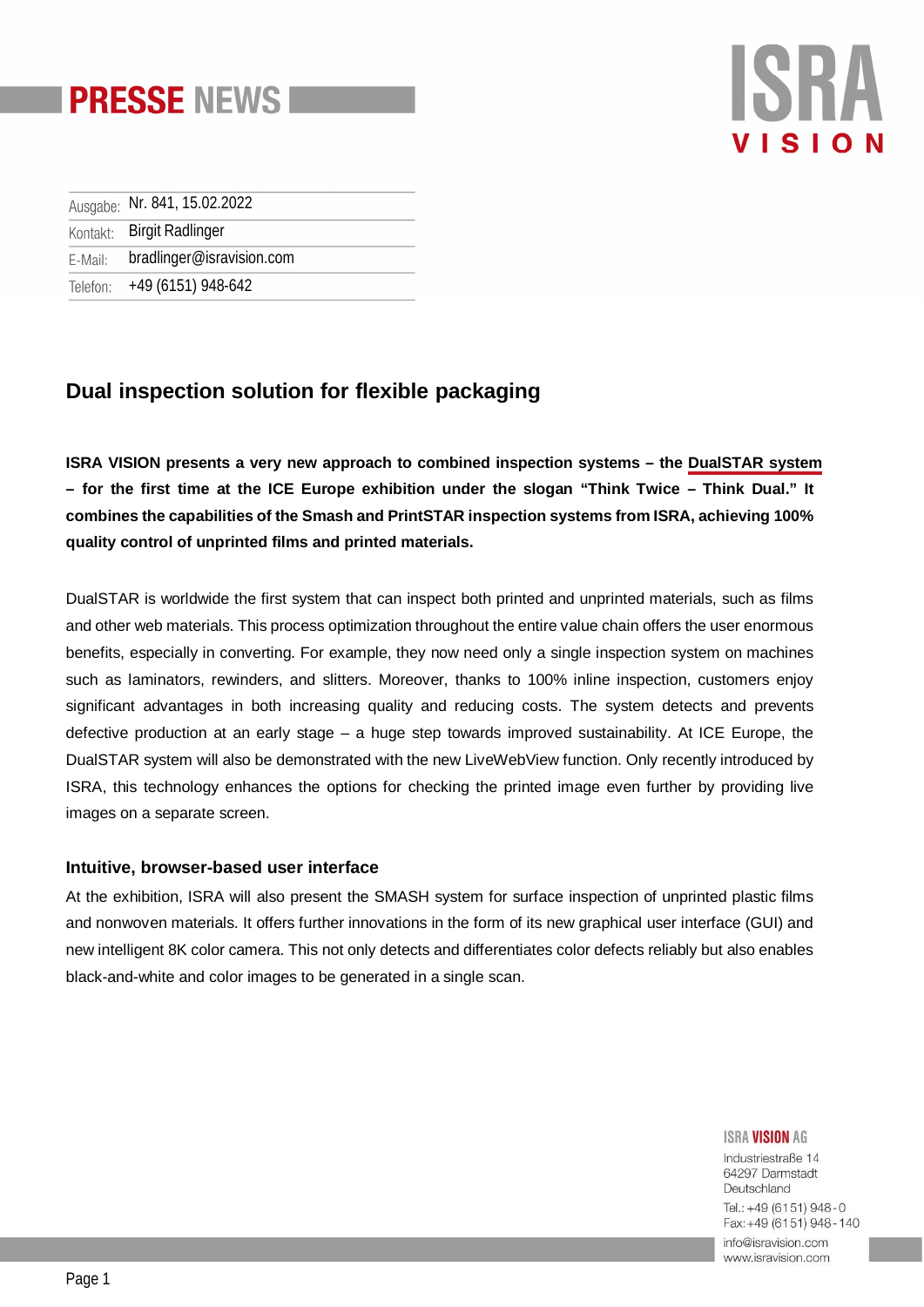

# **ISRA VISIO**

| Ausgabe: Nr. 841, 15.02.2022      |
|-----------------------------------|
| Kontakt: Birgit Radlinger         |
| E-Mail: bradlinger@isravision.com |
| Telefon: +49 (6151) 948-642       |

SMASH's new browser-based Touch & Inspect user interface connects all lines to a single server PC, making it possible to access the system as required from a central point in real-time. All conventional end devices can be used for this, including laptops, smartphones, tablets, and desktop PCs. For example, in an overview of a production hall shown as a diagram on the screen - in which 25 lines are equipped with inspection systems the tool precisely displays the line that is experiencing is a problem. An employee can now find this position in a targeted manner and access the system and the line with their mobile device through a QR code. Since numerous individual control cabinets and stations are no longer needed, the system saves space and costs.

### **Real-time status monitoring**

ISRA will also showcase its <sup>E</sup>PROMI Live production analytics system. This software solution monitors the data from the ISRA inspection system, allowing real-time status monitoring that can be accessed anywhere and without needing to install client software. The analysis tool constantly checks the status of the system and acts as an early warning system to detect upcoming problems, enabling them to be resolved or prevented early. This 100% status monitoring is a further step towards greater process reliability.

#### **ISRA VISION AG**

Industriestraße 14 64297 Darmstadt Deutschland Tel.: +49 (6151) 948-0 Fax: +49 (6151) 948 - 140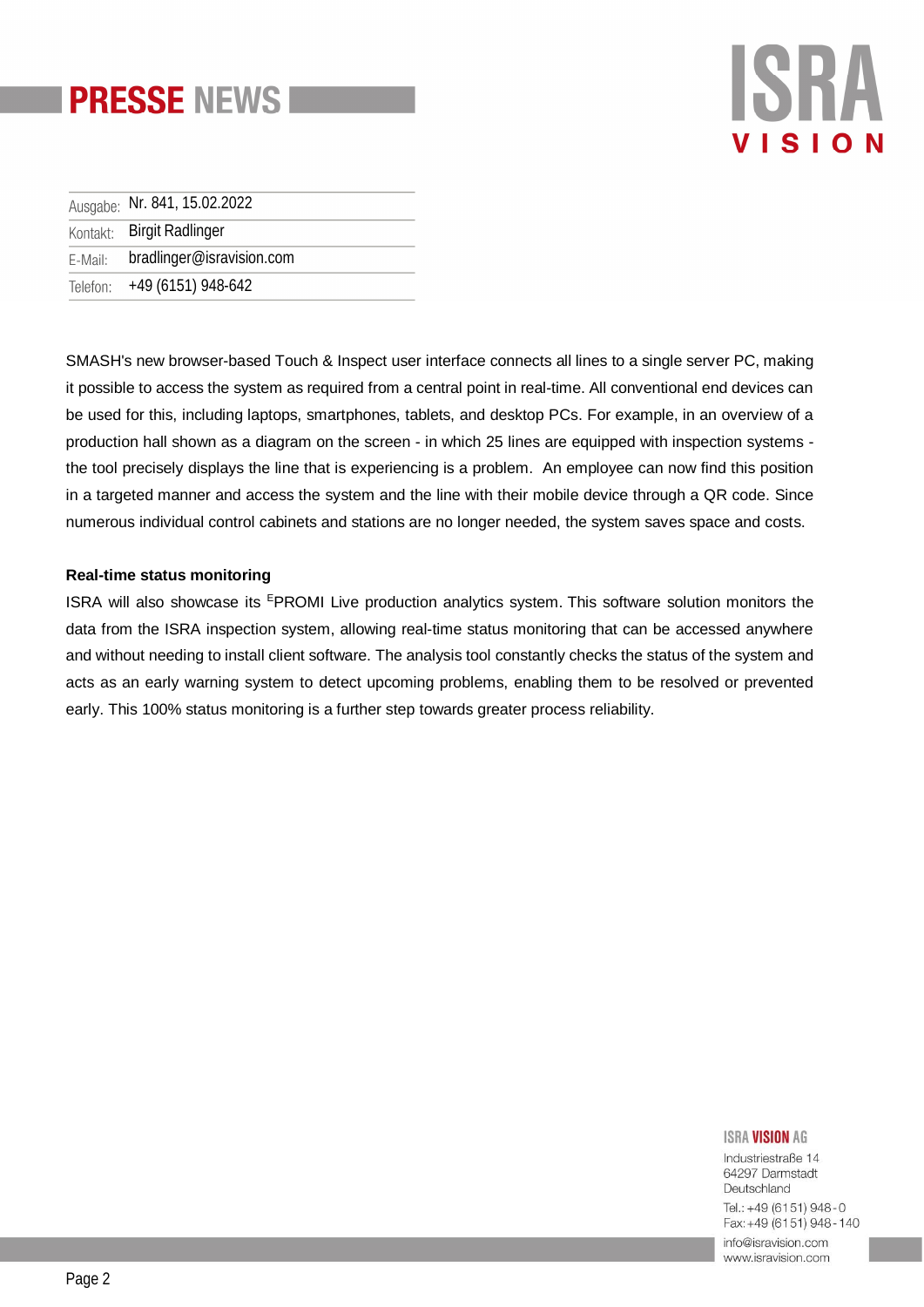



| Ausgabe: Nr. 841, 15.02.2022      |
|-----------------------------------|
| Kontakt: Birgit Radlinger         |
| E-Mail: bradlinger@isravision.com |
| Telefon: +49 (6151) 948-642       |

### Images



## **841-1.jpg**

The new DualSTAR inspection system combines surface and printed image inspection. In the future, just a single inspection system will be needed for converting applications like laminating, winding, and slitting, reliably detecting both print defects and defects on unprinted films.

### **ISRA VISION AG**

Industriestraße 14 64297 Darmstadt Deutschland Tel.: +49 (6151) 948-0 Fax: +49 (6151) 948 - 140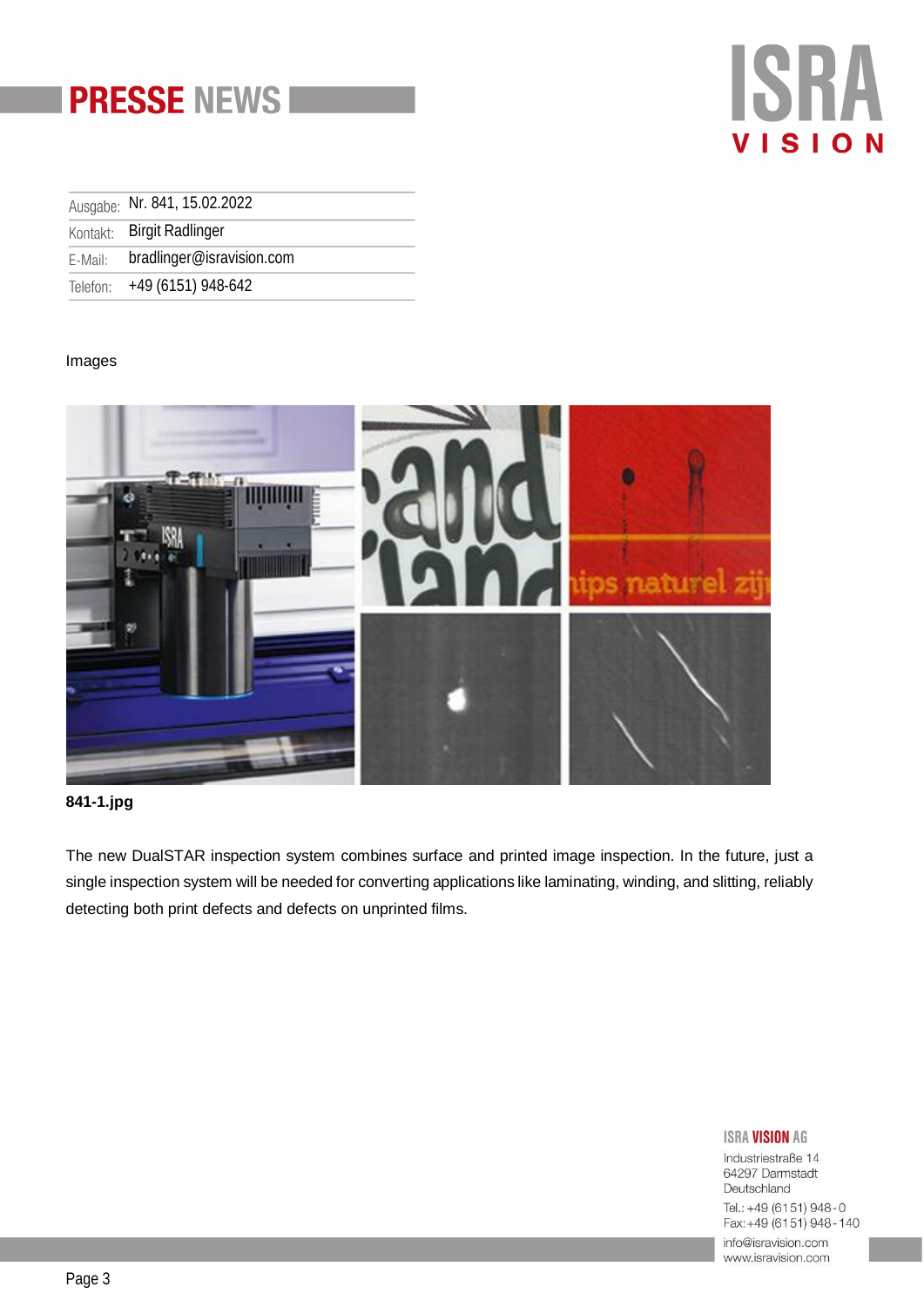

| Ausgabe: Nr. 841, 15.02.2022      |
|-----------------------------------|
| Kontakt: Birgit Radlinger         |
| E-Mail: bradlinger@isravision.com |
| Telefon: +49 (6151) 948-642       |



# **841-2.jpg**

The "Touch & Inspect" user interface of the SMASH inspection system saves time thanks to its simple, intuitive operation.

### **ISRA VISION AG**

Industriestraße 14 64297 Darmstadt Deutschland Tel.: +49 (6151) 948-0 Fax: +49 (6151) 948 - 140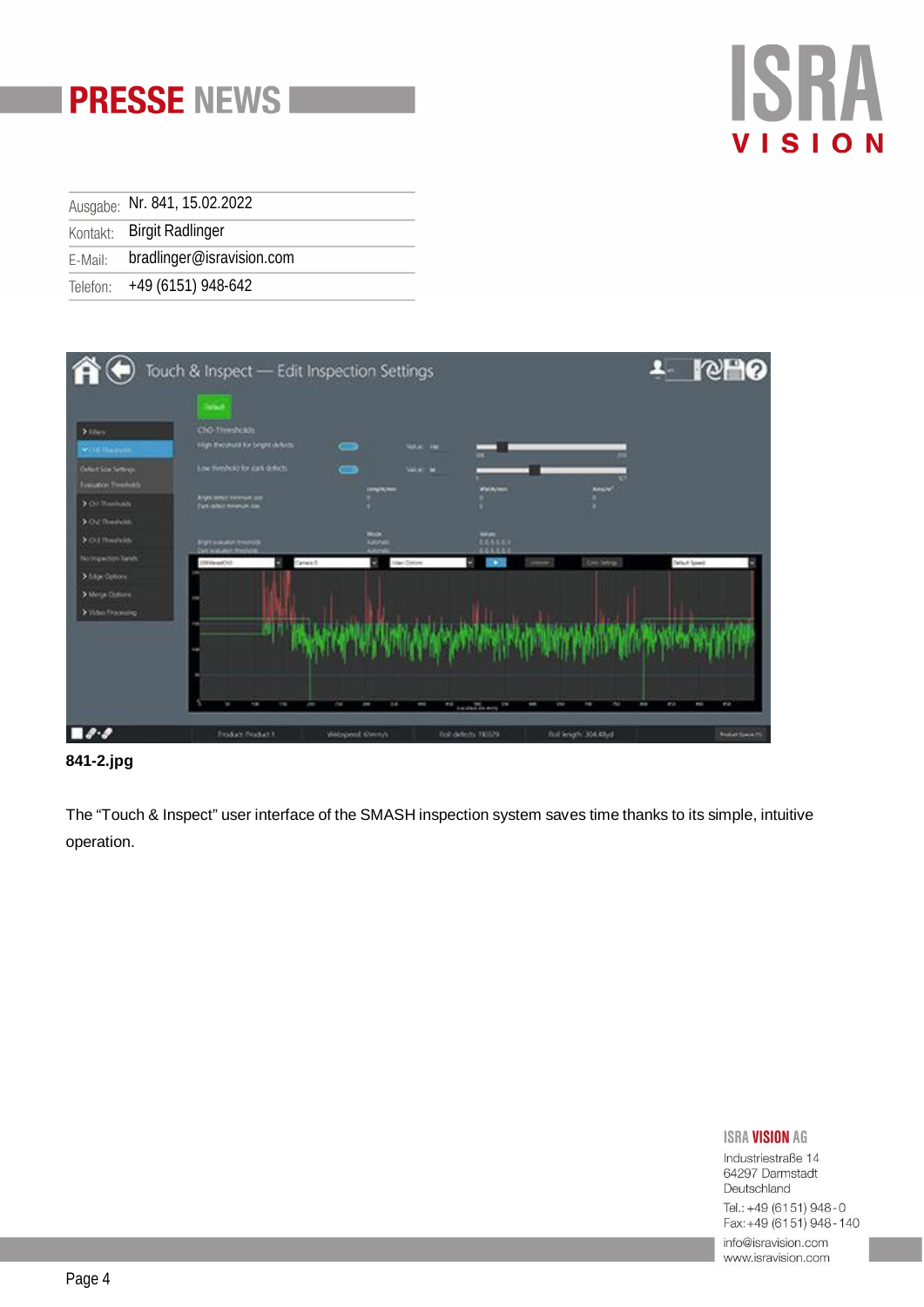# **PRESSE NEWS**

# **ISRA** VISION

|         | Ausgabe: Nr. 841, 15.02.2022 |
|---------|------------------------------|
|         | Kontakt: Birgit Radlinger    |
| E-Mail: | bradlinger@isravision.com    |
|         | Telefon: +49 (6151) 948-642  |



**841-3.jpg**

The new intelligent color camera of the SMASH inspection system not only detects and differentiates color defects reliably but also enables black-and-white and color images to be generated in a single scan.

### **ISRA VISION AG**

Industriestraße 14 64297 Darmstadt Deutschland Tel.: +49 (6151) 948-0 Fax: +49 (6151) 948 - 140